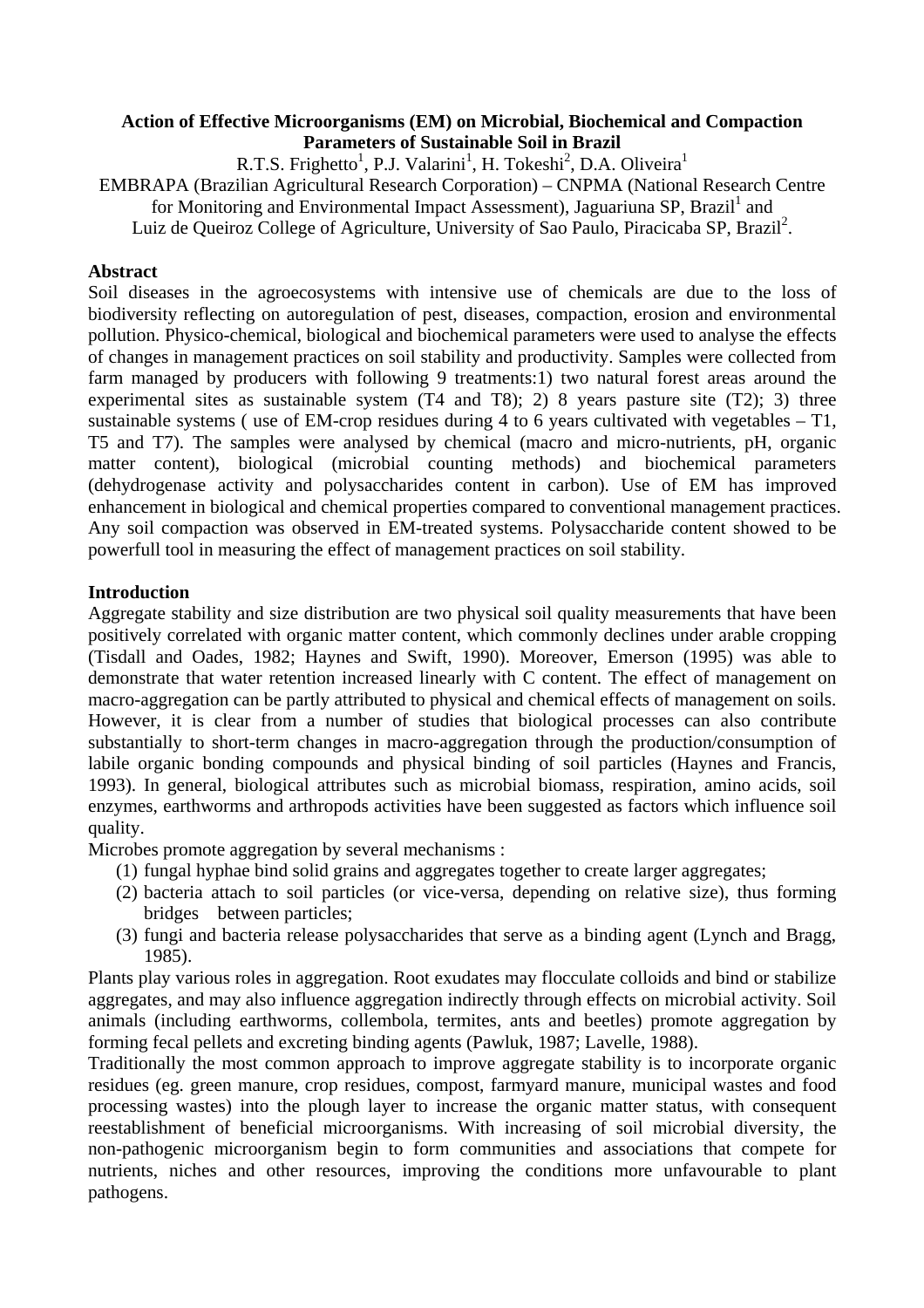Soil microbial polysaccharides are the other important factors influencing soil structure formation. In the past, most of the research on the potential use of bio-conditioners has been focused on bacteria and fungi, regarded as the most important producers of polysaccharides (Metting 1986; 1987), even if some strains of green algae and cyanobacteria from soil have also been known to produce large amounts of extracellular polysaccharides (Barclay and Levin, 1985).

Alteration in management practices results in changes in the physical, chemical and biological characteristics of soils (Wood and Edwards, 1992). Thus, the purpose of this study was to determine multidisciplinary overview of management practices effects on physical, biological, chemical and biochemical properties of farm systems managed by producers.

## **Materials and Methods**

Ten samples of each system were collected from farms managed by producers with following treatments:

- 1) two natural forest areas around the experimental sites as sustainable system (T4 and T8);
- 2) 8 years pasture sites (T2);
- 3) two sustainable areas (use of EM-crop residues during 4 years) cultivated with vegetables (T5 and T7);
- 4) sustainable system (use of EM-crop residues during 6 years) (T1);
- 5) three conventionally managed areas cropped with maize (T3, T6 and T9).

In 1996, during the samples collection time, T1 was tilled and un-cropped, and in 1997 it was cropped with black oats, 90 cm height. Diluted EM (1:1000) was sprayed onto plant residues and incorporated into the soil. During the cropping, the same concentration of EM was sprayed into the crops. The samples were analyzed by chemical (macro and micro nutrient), biological (microbial counting after methods described by Martin (1950); Clark (1965) and Catellan and Vidor (1990) and biochemical parameters (dehydrogenase activity described in Bitton and Koopman (1989) and polysaccharides content in carbon (C) described in Stevenson (1982); Santanatoglia and Fernandez (1983). For all statistical analyses 5 variables were analyzed and the significant level considered was 5 percent.

#### **Results and Discussion**

It is well known after many studies the benefit of EM use in agriculture. We present here results of multidisciplinary overview of assessment conducted at so called, "green belt" of Sao Paulo city region. Biological and chemical data are reported in Table 1 and biochemical results are shown in Table 2.

| Sites in Sao-Paulo, Brazil (1990). |            |                    |            |                 |                              |            |       |
|------------------------------------|------------|--------------------|------------|-----------------|------------------------------|------------|-------|
| <b>Treatment</b>                   |            | <b>Biological</b>  |            | <b>Chemical</b> |                              |            |       |
| (System                            | Bae        | AC                 | Mc         | pH              | <b>OM</b>                    | <b>CTC</b> | $V\%$ |
| <b>Management</b> )                | $(x 10^5)$ | $(x 10^6)$         | $(x 10^3)$ |                 | $\left( \frac{6}{2} \right)$ |            |       |
| $T_1$ -Sustainable                 | 5.88 ab    | 1.35c              | 3.45d      | 6.62            | 2.38                         | 10.2       | 0.6   |
| $T_2$ -Pasture 8 anos              | 2.07a      | 0.24a              | $1.14$ ab  | 4.30            | 3.43                         | 8.9        | 11.7  |
| $T_3$ -Conventional                | $4.55$ ab  | 0.33a              | $2.62$ cd  | 4.25            | 2.82                         | 8.6        | 10.8  |
| $T_4$ -Natural forest              | 1.86a      | $0.50$ ab          | 0.91a      | 3.97            | 3.17                         | 11.6       | 11.2  |
| $T_5$ -Sustainable                 | 15.65 b    | 1.58c              | 4.69e      | 6.52            | 3.08                         | 19.9       | 88.8  |
| $T_6$ -Conventional                | 8.38 ab    | 0.79 <sub>b</sub>  | 2.79 cd    | 5.51            | 2.79                         | 9.4        | 56.5  |
| $T7$ -Sustainable                  | 23.68c     | 1.03 bc            | $2.44$ cd  | 6.72            | 3.46                         | 17.3       | 89.7  |
| $T_8$ -Natural forest              | 2.07a      | 1.22 <sub>bc</sub> | $1.30$ ab  | 3.52            | 7.30                         | 24.4       | 5.4   |
| T <sub>9</sub> -Conventional       | $4.08$ ab  | 1.36c              | $2.05$ bc  | 5.63            | 3.12                         | 12.9       | 65.5  |

#### **Table 1. Effect of Soil Management on Biological and Chemical Parameters from the Farm Managed by Producers with Nine Treatments: Sustainable, Conventional and Forest Sites in Sao-Paulo, Brazil (1996).**

Bae: Sporulating bacteria (ufc/g soil); Ac: Actinomycetes (ufc/g soil); Mc: Cellulolitics (n° /g soil); Dh: Dehydrogenase; Ps: Polysaccharides in C; MO: Organic Matter; CEC: Cation Exchange Capacity (meq/100 cm<sup>3</sup>); V. Saturation in basic (%).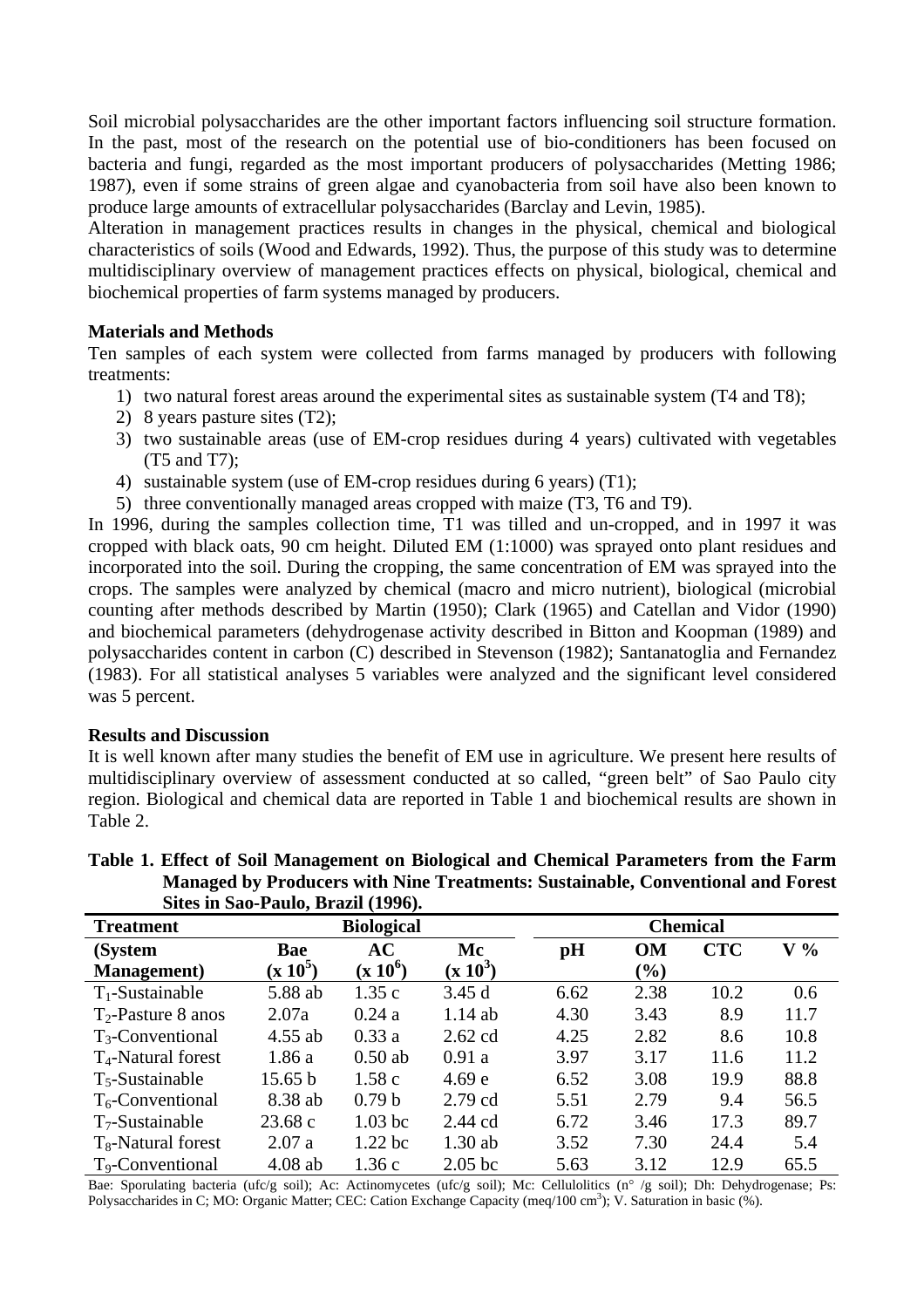| <b>Treatment</b>             | <b>Biochemical</b><br>1996 |                                                   | <b>Biochemical</b><br>1997 |                              |  |
|------------------------------|----------------------------|---------------------------------------------------|----------------------------|------------------------------|--|
| (System Management)          | Dh<br>(ul $H/g$ soil)      | $\mathbf{P}\mathbf{s}$<br>$(Mg/g\,\mathrm{soil})$ | Dh<br>(ul $H/g$ soil)      | $\mathbf{Ps}$<br>(mg/g soil) |  |
| $T_1$ -Sustainable           | 4.98 <sub>b</sub>          | $0.48 * a$                                        | 13.14c                     | 1.10 <sub>b</sub>            |  |
| $T_2$ -Pasture 8 anos        | 15.24c                     | 2.12.c                                            | 15.30c                     | $2.00$ cd                    |  |
| $T_3$ -Conventional          | 5.01 <sub>b</sub>          | $0.80$ ab                                         | 7.70 <sub>bc</sub>         | 1.36c                        |  |
| $T_4$ -Natural forest        | 3.74 <sub>b</sub>          | 2.99d                                             | 5.87 b                     | 3.54d                        |  |
| $T_5$ -Sustainable           | 4.83 <sub>b</sub>          | 0.66a                                             | 10.93c                     | 1.01 <sub>b</sub>            |  |
| $T_6$ -Conventional          | 4.96 <sub>b</sub>          | $1.03$ bc                                         | 5.44 b                     | 0.86a                        |  |
| $T_7$ -Sustainable           | 4.57 <sub>b</sub>          | $0.97$ bc                                         | 8.90 bc                    | 1.39c                        |  |
| $T_8$ -Natural forest        | 1.69a                      | 2.82d                                             | 0.54a                      | 4.35d                        |  |
| T <sub>9</sub> -Conventional | 5.46 <sub>b</sub>          | 1.54c                                             | 4.84 b                     | $0.99$ ab                    |  |

**Table 2. Effect of Soil Management on Biochemical Parameters from Nine Sustainable Conventional and Forest Sites in Sao-Paulo, Brazil, in 1996 and 1997.** 

Dh: Dehydrogenase; Ps: Polysaccharides in C. \*1.64 mg/g soil in 1995 –1996; T1 tillage and uncropping; T3, T6, T9 maize cropping; T5, T7 vegetables. 1997: T1 black oat crop, 90 cm high; T3 maize crop residue; T6 fallow with graminae; T9 tilled soil; T5, T7 broccoli and cabbage.

The following group of systems are comparable : i) T1, T2, T3 and T4; ii) T5 and T6; iii) T7, T8 and T9. Forests (T4, T8) as natural sustainable systems presented low level of macro and micro nutrients in B and Zn, and acceptable levels of Cu, Fe and Mn. The sustainable sites, due to their former conventional management with chemical fertilizers and pesticide applications, were enriched in mineral nutrients and poor in organic matter contents. As seeing in Table 1, sustainable sites (T1, T5, T7) have presented pH, organic matter content and cation exchange capacity slightly higher than its respective conventionally managed sites (T3, T6, T9). No compaction problem was observed in EM-treated area (T1, T5, T7).

In general, use of EM has improved enhancement in chemical and biological properties compared to the conventional management.

Polysaccharides have proved to be a useful tool for measuring the effect of soil management. In our study it has been reported in high level at natural forest and pasture sites (T2, T4, T8) reflecting the soil stability in these areas. Even under conventionally managed systems, if the soil is protected with large diversity of vegetation, the polysaccharide content was comparable to that from under sustainable management systems. Comparing the biochemical data from T1 obtained in 1996 and 1997, one can detect the farmer's mismanagement of sustainable soil (Ps=1,64 mg/g soil in 1995). In 1996 this area was tiled and un-cropped (Ps=0,48 mg/g soil) and in 1997, after advise of our co-worker in soil restoration, the results showed slow recovery process of its stability (Ps=1,10  $mg/g$  soil). As stated by Weber and Van Royen (1971) and supported by the study from Drag-an-Bularda and Kiss (1997) that the sucrose present in molasses induces sequentially the microbial production of enzymes synthesizing levan and dextran. The inducing effect being proportional to the amount of molasses these enzymes activities correlate significantly with water stable aggregation, being the amelioration of molasses treated soils partly due to soil enzyme activities. We also confirmed the above finding, with reduction of irrigation needs.

# **Conclusion**

In conclusion, the use of EM-molasses-crop residues combined with correct soil management practices can improve chemical, biological and biochemical soil properties enhancement. As a practical result of soil restoration, decrease in irrigation needs and soil diseases were observed with re-establishment of beneficial soil microorganisms.